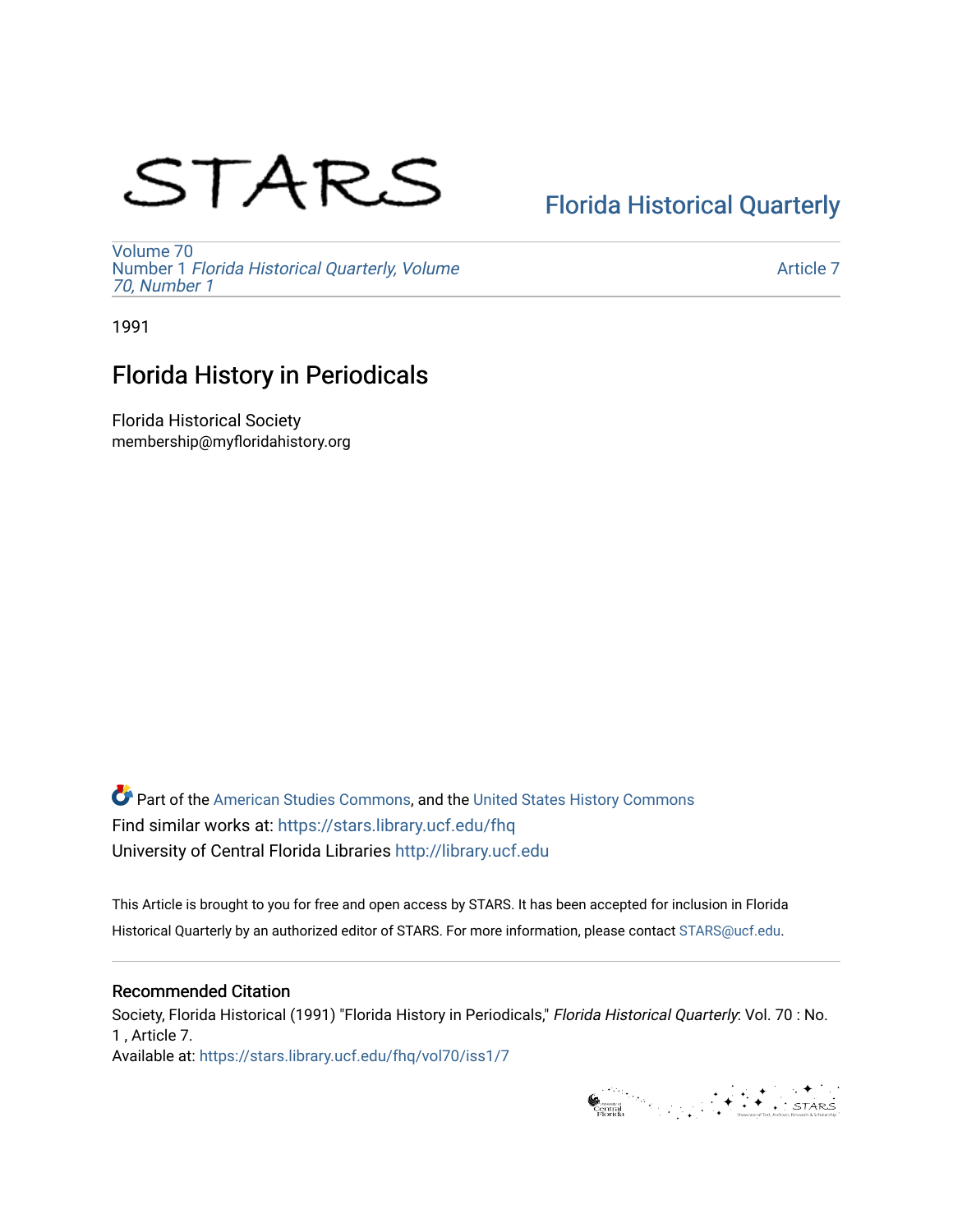#### **FLORIDA HISTORY IN PERIODICALS**

This selected bibliography includes scholarly articles in the field of Florida history, archaeology, geography, and anthropology published in state, regional, and national periodicals in 1990. Articles, notes, and documents that have appeared in the *Florida Historical Quarterly* are not included in this listing since they appear in the annual index of each volume. The present listing also includes articles appearing in journals not published on schedule and that were not in the list printed in the July 1990 issue of the *Quarterly.*

- ADDEO, ALICIA, AND BART MOORE, "Crossbows to Bombers: The Military History of Mullet Key," *Tampa Bay History* [USF history department] 12 (Spring/Summer 1990), 4- 18.
- ALDUINO, FRANK, "The Damnedest Town This Side of Hell: Tampa, 1920-29 (Part I)," *Sunland Tribune* [Tampa Historical Society] 16 (November 1990), 13-18.
- ASSOCIATE REFORMED PRESBYTERIAN CHURCH OF BARTOW, "Florida's Senior ARP Church Is 'Able' At 100," *Polk County Historical Quarterly* [Polk County Historical Society] 16 (March 1990), 1-3.
- "Back to Broward: The 'Back to Broward' League and Its Battle Over Everglades Drainage [1915]," *Broward Legacy* [Broward County Historical Commission] 13 (Winter/Spring 1990), 18-35.
- BALLO, GEORGE, "Use-Wear Analysis of Six Projectile Point/ Knives From the Shell Point Site (8BY89)," *Florida Anthropologist* 43 (June 1990), 116-25.
- BARNES, CAROLYN J., AND LEWIS N. WYNNE, "Still They Sail: Shipbuilding in Tampa During World War II," *Gulf Coast Historical Review* 5 (Spring 1990), 179-91.
- BATEMAN, REBECCA B., "Africans and Indians: A Comparative Study of the Black Carib and Black Seminole," *Ethnohistory* 37 (Winter 1990), 1-24.
- BOLDRICK, S. J., "The Papers of Panton, Leslie & Company," *Florida Genealogist* 13 (Summer 1990), 107-08.

[69]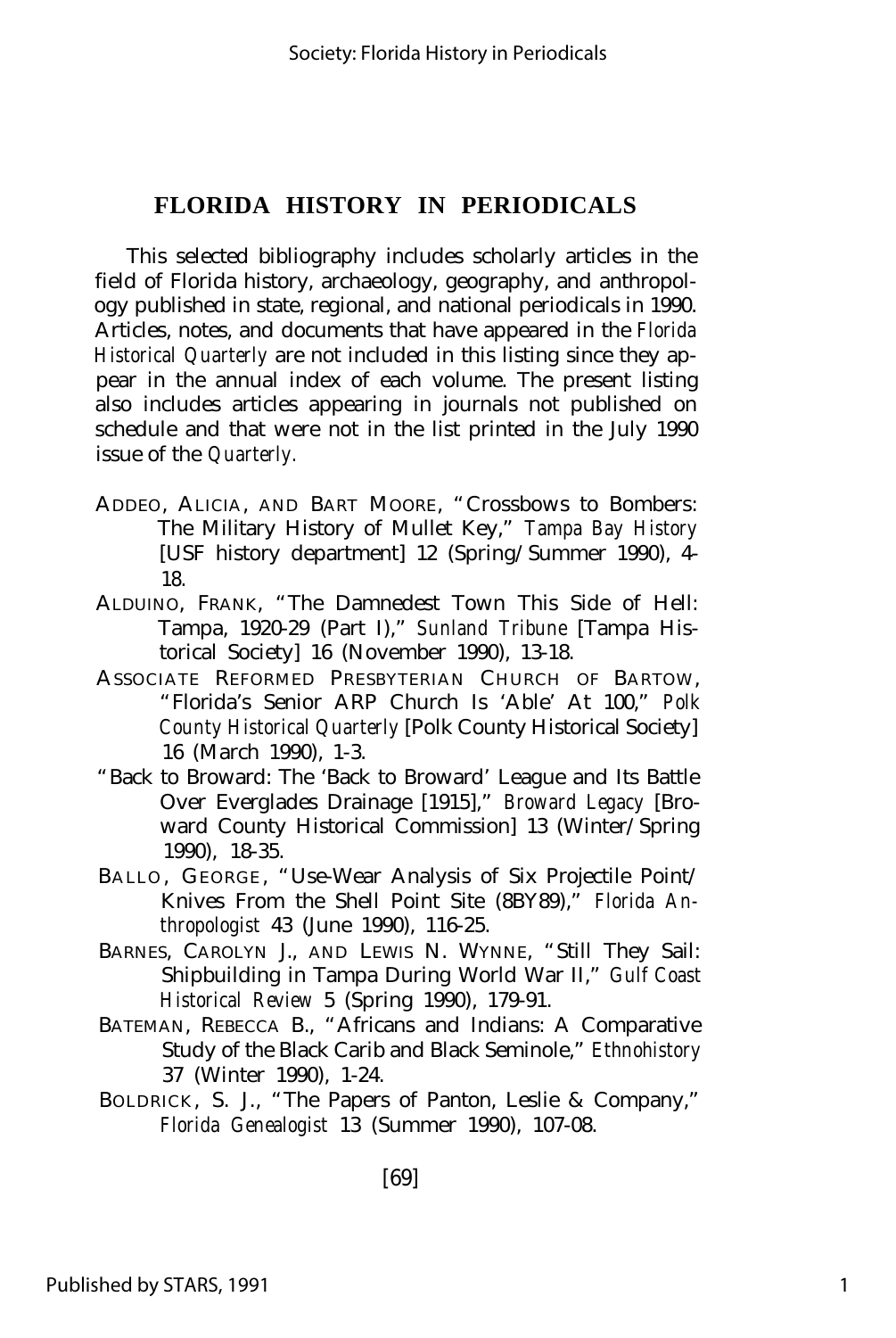- BOSWELL, THOMAS D., "Hispanic Segregation Patterns in Metropolitan Miami," *Florida Geographer* 24 (October 1990), 34-66.
- BOULTON, ALEXANDER O., "The Tropical Twenties [Palm Beach]," *American Heritage* 41 (May/June 1990), 88-95.
- BRANDES, DONALD, "Effects of Weather on Weekly Municipal Water Use in the Tampa Bay Area," *Florida Geographer* 24 (October 1990), 2-11.
- BROWN, CANTER, JR., "'As Far As Our Eyes Will Let Us See': The 'Peas Creek [Peace River] Expedition' of 1860," *Tampa Bay History* 12 (Spring/Summer 1990), 43-79.

, "The 'Sarrazota, or Runaway Negro Plantations': Tampa Bay's First Black Community," *Tampa Bay History* 12 (Fall/Winter 1990), 5-19.

- BUSHNELL, AMY TURNER, "How to Fight a Pirate: Provincials, Royalists, and the Defense of Minor Ports During the Age of Buccaneers," *Gulf Coast Historical Review* 5 (Spring 1990), 18-35.
- BUTTON, JAMES, AND WALTER ROSENBAUM, "Gray Power, Gray Peril or Gray Myth?: The Political Impact of the Aging in Local Sunbelt Politics," *Social Science Quarterly* 71 (March 1990), 25-38.
- CANTRELL, BRENT, "Key Largo to Marathon: A Report on the Folklife of the Upper and Middle Keys," *South Florida History Magazine* [Historical Association of Southern Florida] 3 (Summer 1990), 19-22.
- CHARDON, ROLAND, "Response to [W. S.] Eubanks [de Soto route]," *Florida Anthropologist* 43 (March 1990), 43-44.
- COOLEY, GLADYS, "Dania Memories [H. G. Beasley family, early twentieth century]," *Broward Legacy* 13 (Winter/Spring 1990), 11-17.
- COVINGTON, JAMES W., "The Negro Fort [at Prospect Bluff, destroyed 1816]," *Gulf Coast Historical Review* 5 (Spring 1990), 79-91.
- CRONENBERG, ALLEN, "U-Boats in the Gulf [of Mexico]: The Undersea War in 1942," *Gulf Coast Historical Review* 5 (Spring 1990), 163-78.
- CURREN, CALEB, AND KEITH J. LITTLE, "The Alabama De Soto Commission Debates: A Reply to the Criticisms by Charles Hudson," *Florida Anthropologist* 43 (September 1990), 181- 88.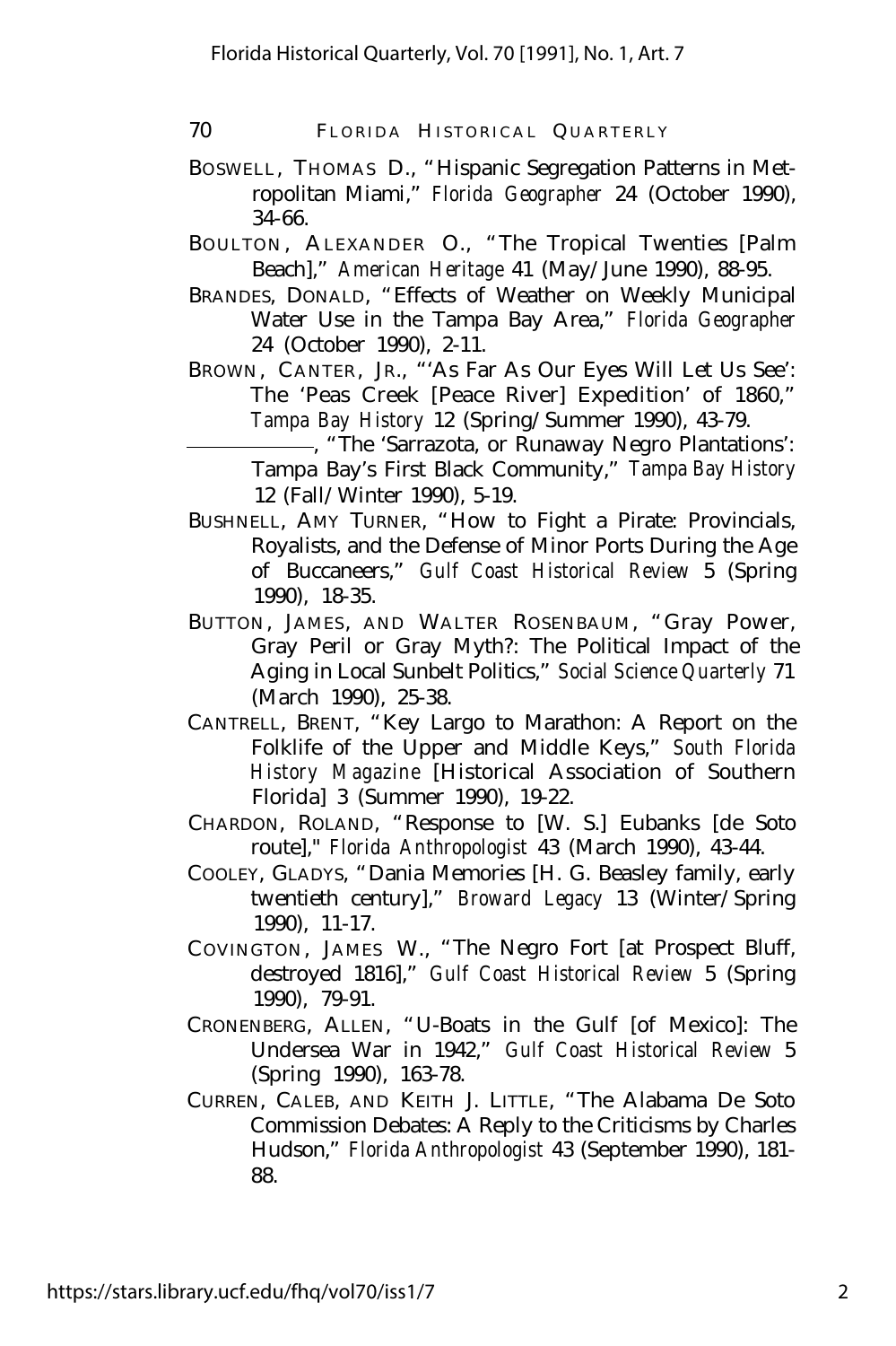- CUTRER, THOMAS W., "'The Tallapoosa Might Truly Be Called the River of Blood': Major Alexander McCulloch and the Battle of Horseshoe Bend, March *27,* 1813," *Alabama Review* 43 (January 1990), 35-39.
- DEBOLT, DEAN, "The Florida Chautauqua," *FEH Forum* 13 (Fall 1990), 6-10.
- DECK, ALICE A., "Autoethnography: Zora Neale Hurston, Noni Jabavu, and Cross-Disciplinary Discourse," *Black American Literature Forum* 24 (Summer 1990), 237-56.
- DEFOOR, J. ALLISON, II, "Odet Philippe: From Charleston to Tampa Bay," *Tampa Bay History* 12 (Fall/Winter 1990), 20-30.
- "DELAND'S STETSON UNIVERSITY," *Florida Living* 10 (January 1990), 10-11.
- DENHAM, JAMES M., "Charles E. Hawkins: Sailor of Three Republics [West India Squadron, Key West, 1820s]," *Gulf Coast Historical Review* 5 (Spring 1990), 92-103.
- DICKEL, DAVID N., GLEN H. DORAN, AND LEE A. NEWSOM, "A 7,290-Year-Old Bottle Gourd from the Windover Site, Florida," *American Antiquity* 55 (April 1990), 354-60.
- DOBSON, NANCY, "Robert Bruce Van Valkenburgh 'Soldier Statesman Jurist,'" *Florida Supreme Court Historical Review* [Florida Supreme Court Historical Society] 4 (1989-90), 10-13.
- DUPES, KATE, "Hospital Militar: Perspectives on History and Survival, Second Spanish Period to the Present," *Journal of the Florida Medical Association* 77 (November 1990), 976- 80.
- DUPLAIX , NICOLE , "South Florida Water: Paying the Price," *National Geographic* 178 (July 1990), 89-113.
- ELLIOTT, JACK D., JR., "The Fort of Natchez and the Colonial Origins [c. 1798] of Mississippi," *Journal of Mississippi History* 52 (August 1990), 159-97.
- FABEL, ROBIN F. A., "Authenticating Pierre Viaud's *Shipwreck and Adventures," Gulf Coast Historical Review* 5 (Spring 1990), 47-55.

, "A Letter from Governor George Johnstone [1766]," *Pensacola History Illustrated* [Pensacola Historical Society] 3 (Spring/Summer 1990), 19-23.

FAGAN, BRIAN, "A Clash of Cultures [impact of Spanish on native cultures]," *Archaeology* 43 (January/February 1990), 32-37.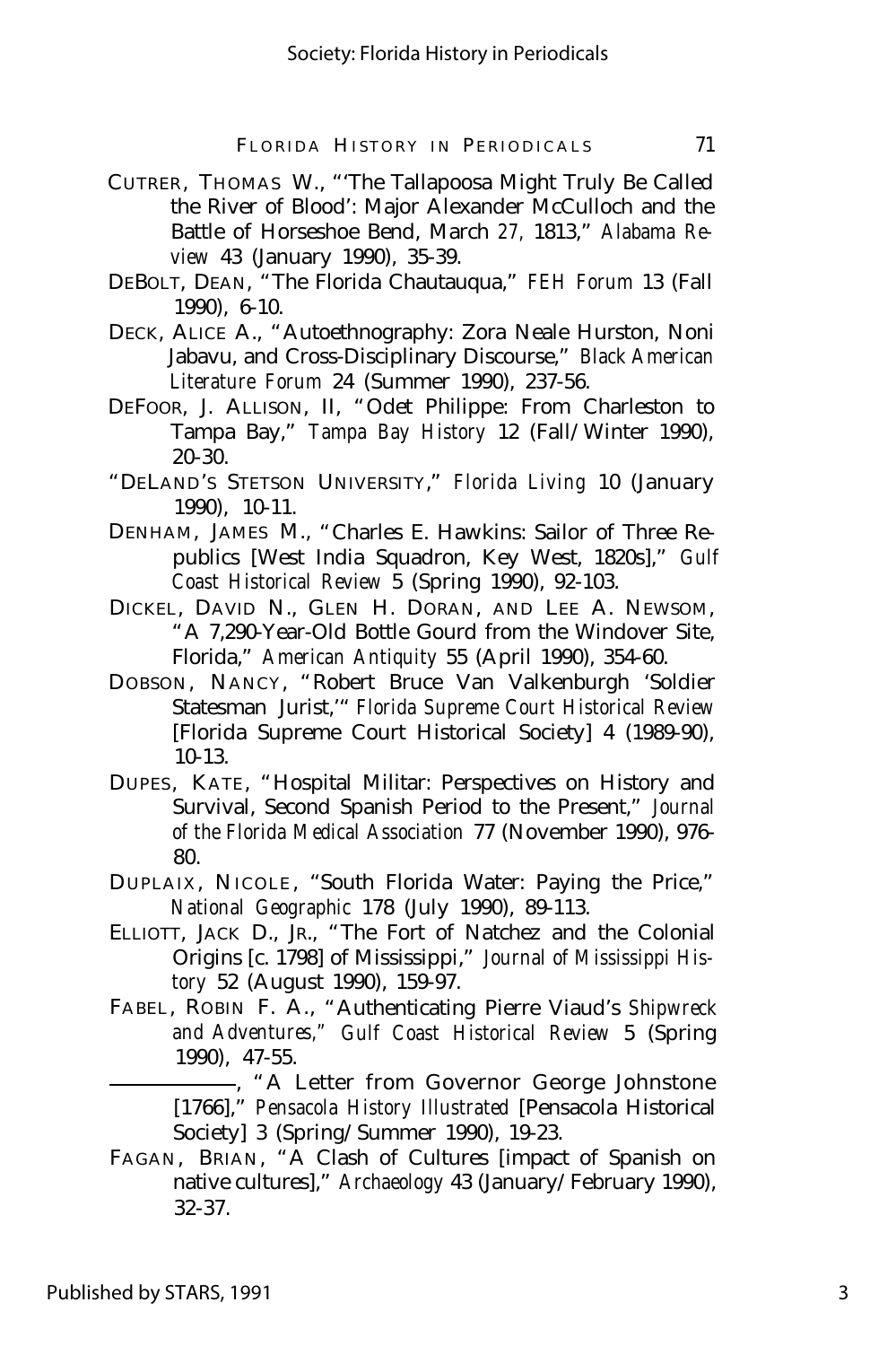- FOX-GENOVESE, ELIZABETH, "Myth and History: Discourse of Origins in Zora Heale Hurston and Maya Angelou," *Black American Literature Forum* 24 (Summer 1990), 221-36.
- FRAZIER, NORMA GOOLSBY, "The Blossoming of Bloomingdale [Hillsborough County]," *Sunland Tribune* 16 (November 1990), 7-12.
- GANNON, FRANK, "The Last of the Manatees?," *Philip Morris Magazine* 5 (November/December 1990), 22-25.
- GARNER, J. FRANKLIN, JR., "The Demolition [1914] of the Lee County Courthouse," *Florida Supreme Court Historical Review* 4 (1989-90), 8-9.
- GEORG, JAMES G., "Notes on Florida Freezes," *Polk County Historical Quarterly* 17 (December 1990), 1-4.
- GEORGE, PAUL S., AND JOE KNETSCH, "To Settle the Land: Pre-Emption and the Withers Report in Early Twentieth Century Broward County," *Broward Legacy* 13 (Summer/ Fall 1990), 27-33.
- GORDON, JOHN STEELE, "The Country Club [Boca Raton, Palm Beach]," *American Heritage* 41 (September/October 1990), 75-84.
- GRAHAM, FRANK, JR., "Kite vs. Stork [Everglades National] Park]," *Audubon* 92 (May 1990), 104-10.
- GRIFFIN, PATRICIA C., "Mullet on the Beach: The Minorcans of Florida 1768-1788," *El Escribano* [St. Augustine Historical Society] 27 (1990), 1-219.
- GUGLIOTTA, GUY, "Ten Explosive Years That Changed South Florida Forever [1980-1989]," *South Florida* 43 (January 1990), 68-73, 159-61.
- HAHN, JOHN H., "De Soto, Dobyns, and Demography in West Timucua," *Florida Anthropologist* 43 (March 1990), 3-12.
- HAWK, ROBERT, "Military Medicine in Florida: The First 200 Years," *Journal of the Florida Medical Association* 77 (November 1990), 960-63.
- HAYS, HOLLY M., "The Koreshans," *Florida Living* 19 (May 1990), 8-11.
- HILL, SAMUEL S., "Religion In Florida: How Southern Is It?," *FEH Forum* 13 (Fall 1990), 1-5.
- HUBENER, HAL, "The Civilian-AAF Pilot Training Program and Central Florida," *Polk County Historical Quarterly* 16 (March 1990), 1-3.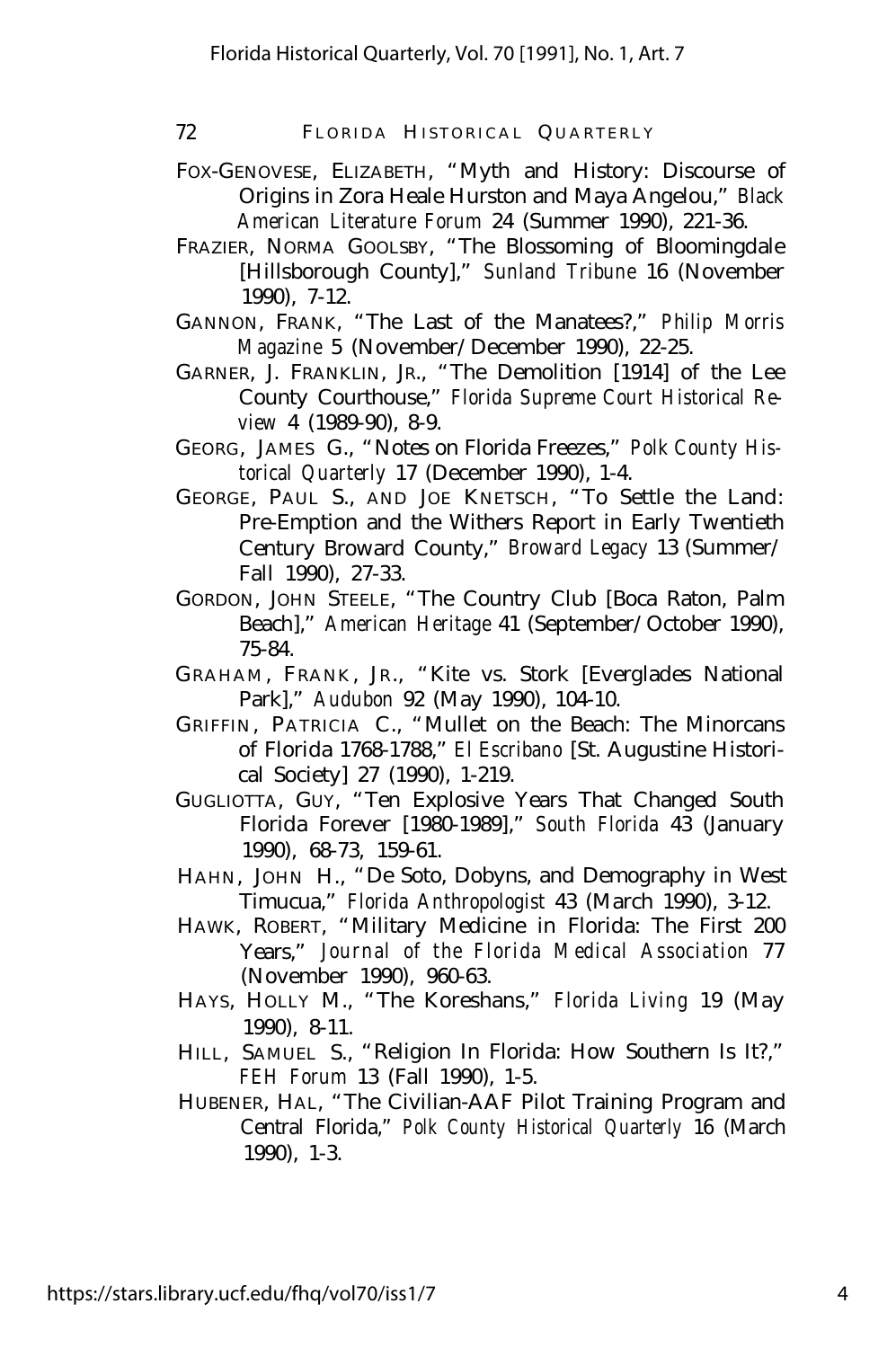- HUDSON, CHARLES, AND MARVIN SMITH, "Reply to [W. S.] Eubanks [de Soto route]," *Florida Anthropologist* 43 (March 1990), 36-42.
- INGRAM, JAMES M., "The Saga of the 'Sisters Nine': Birth of St. Joseph's Hospital [Tampa]," *Sunland Tribune* 16 (November 1990), 29-33.
- "Ichatucknee Plantation [letters of Ambrose Hart, Columbia County, c. 1866-1876]," *Florida Living* 10 (April 1990), 29-36, and 10 (June 1990), 21-26.
- JACKSON, E. RUSSELL, "The Julia Street Building [headquarters, Florida State Board of Health, Jacksonville] and Public Health," *Journal of the Florida Medical Association* 77 (November 1990), 981-83.
- JACKSON, JOYCE M., "African American and West Indian Folklife in South Florida," *South Florida History Magazine* 3 (Summer 1990), 11-18.
- JOHNSON, KENNETH W., AND BRUCE C. NELSON, "The Utina: Seriations and Chronology," *Florida Anthropologist* 43 (March 1990), 48-62.
- JOHNSON, WILLIAM GRAY, "The Role of Maize in South Florida Aboriginal Societies: An Overview," *Florida Anthropologist* 43 (September 1990), 209-14.
- JONES, ANNA E., "Florida the Fabulous," Florida Living 10 (March 1990), 5-9.
- JONES, JOHN PAUL, "The Great Freezes," *Florida Living* 10 (March 1990), 20-21.
- JOY, DEBORAH, "Excavations Under Old Christ Church in Pensacola, Florida," *Florida Anthropologist 43* (June 1990), 131- 37.
- KASTOR, KENT, "Musical Traditions in Florida: A Photographic Essay," *Tampa Bay History* 12 (Spring/Summer 1990), 29- 42.
- KLEBACK, LINDA PAZICS, "The Beginning of Birth and Death Registrations in Florida and the Bay County Registrars, 1917," *Florida Genealogist* 14 (Fall 1990), 20-23.
- KLEINBERG, HOWARD, "Among the Farmers [Dade County]," *Tequesta* 50 (1990), 53-71 [reprint from *The Miami Metropolis,* November 25, 1898].
- KNETSCH, JOE, "The Broward Rice Plantation [c. 1910]: Dream or Simply Speculation," *Broward Legacy* 13 (Winter/Spring 1990), 2-10.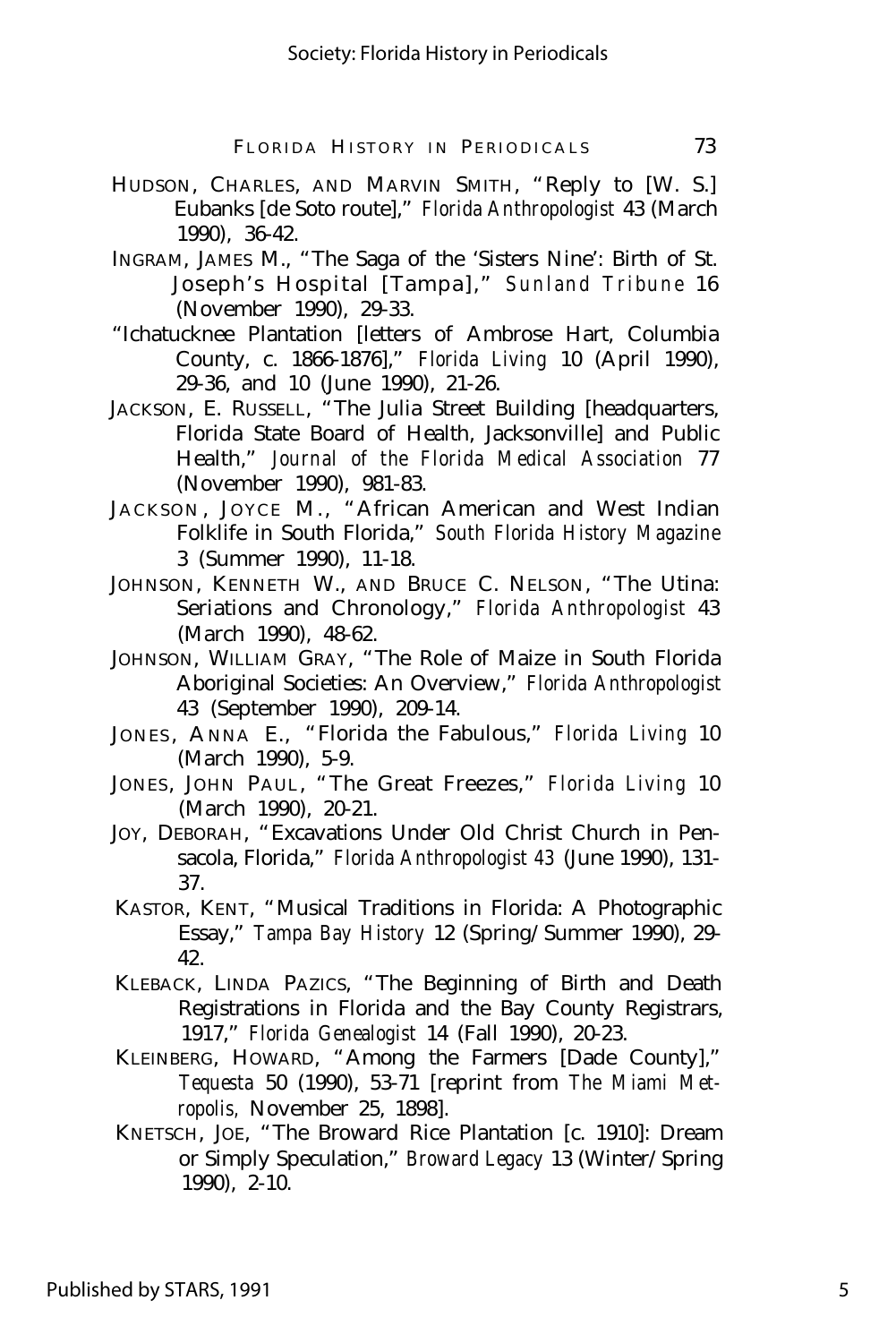- LANDERS, JANE, "Gracia Real de Santa Teresa de Mose: A Free Black Town in Spanish Colonial Florida," *American Historical Review* 95 (February 1990), 9-30.
- LAZARUS, YULEE, "The Temple Mound Museum [Fort Walton Beach]: Remembering the First Twenty Years," *Florida Anthropologist* 43 (June 1990), 116-25.
- LENNON, DONALD R., "'The Graveyard of American Commanders': The Continental Army's Southern Department, 1776-1778," *North Carolina Historical Review* 67 (April 1990), 133-58.
- LENOX, TERESA, "The Carver Village Controversy [Miami, 19511," *Tequesta* 50 (1990), 39-51.
- LESTER, DONALD G., "Broward Politics 1928-1938: Political Influence in Depression Era Broward," *Broward Legacy* 13 (Summer/Fall 1990), 2-23.
- "The Lewis Settlement on New River [c. 1793]: A Newly Discovered Document," *Broward Legacy* 13 (Summer/Fall 1990), 44-45.
- LONGMAN, PHILLIP, "Where was Gerald [State Comptroller Gerald Lewis and banking regulation]?," *Florida Trend* 33 (August 1990), 28-37.
- MARTIN, EVELYN ZIPPRER, "Kissimmee River Steamboats," *Polk County Historical Quarterly* 17 (June 1990), 1-3.
- MIKELL, GREGORY A., "The Sheephead Bayou Site (8BY150): A Single Component Fort Walton Hamlet Site in Northwest Florida," *Florida Anthropologist* 43 (September 1990), 198-208.
- MILBRATH, SUSAN, "The Contact Years: 1492-1570 [First Encounters Exhibit, Florida Museum of Natural History, Gainesville]," *Archaeology* 43 (January/February 1990), 38- 41.
- MITCHEM, JEFFREY M., "The Contribution of Nels C. Nelson to Florida Archaeology," *Florida Anthropologist* 43 (September 1990), 156-63.
- MOORE, GLEN C., "Abstract on 'School Desegregation in the South and the Nixon Administration, 1969-1974,'" *Southern Historian* 11 (1990), 65-81.
- MOORE, JACK B., AND ROBERT E. SNYDER, "The Burgert Brothers of Tampa, Florida: Pioneer Commercial Photographers," *Sunland Tribune* 16 (November 1990), 19-26 [reprinted from *Journal of American Culture* 8 (Fall 1985)].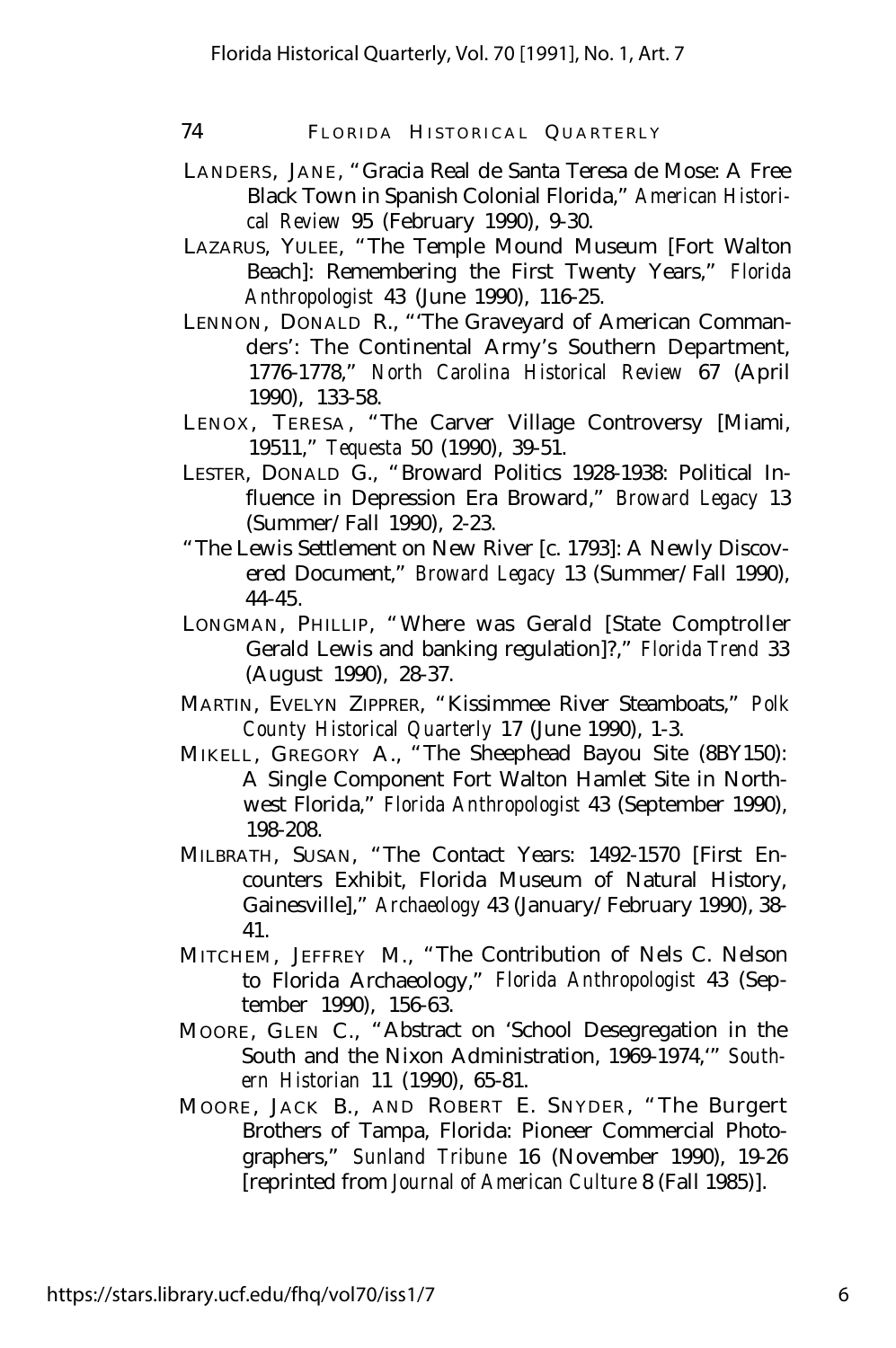- MORSE, DAN F., "Scientific Instruments and Early Exploration in the United States [de Soto expedition]," *Florida Anthropologist* 43 (March 1990), 45-47.
- MUROWCHICK , ROBERT E., "A Curious Sort of Yankee: Personal and Professional Notes on Jeffries Wyman (1814- 1874) [St. Johns River area, 1860-1874]," *Southeastern Archaeology* 9 (Summer 1990), 55-66.
- NEWSOM, LEEANN, AND BARBARA A. PURDY, "Florida Canoes: A Maritime Heritage From The Past," *Florida Anthropologist* 43 (September 1990), 164-80.
- NICKENS, EDDIE, "Springfield's Renaissance [Jacksonville neighborhood] ," *Historic Preservation* 42 (January/February 1990), 30-35.
- PALMER, T. M., "Medical History of Florida [1877], *"Journal of the Florida Medical Association* 77 (November 1990), 989-93.
- PARKS, VIRGINIA, "The British Fort at Pensacola," *Pensacola History Illustrated* 3 (Spring/Summer 1990), 11-18.
- PEARCE, GEORGE, "Pensacola, the Deep-Water Harbor of the Gulf: Its Development, 1825-1930," *Gulf Coast Historical Review* 5 (Spring 1990), 128-40.
- PICAZA, JORGE A., "European Medicine in America Before Florida's Discovery," *Journal of the Florida Medical Association* 77 (November 1990), 971-75.
- POLLY, BRIAN S., "The [Florida Supreme Court Historical] Society's Collection: Its Creation, Care, and Custody," *Florida Supreme Court Historical Review* 4 (1989-90), 1-3, 14.
- PURDY, BARBARA A., "Chronology of Cultivation in Peninsular Florida: Prehistoric or Historic?," *Southeastern Archaeology* 9 (Summer 1990), 35-42.
- REA, ROBERT R., "British Pensacola," *Pensacola History Illustrated* 3 (Spring/Summer 1990), 3-10.

, "Elias Durnford: Engineer in British West Florida," *Pensacola History Illustrated* 3 (Spring/Summer 1990), 25-27.

, "Lieutenant Hutchins to the Rescue! The Wreck and Recovery of the *Mercury," Gulf Coast Historical Review* 5 (Spring 1990), 56-61.

RODRIGUEZ, LISA W., "Brandon, Florida, 1890-1990: A Photographic Essay," *Tampa Bay History* 12 (Fall/Winter 1990), 31-45.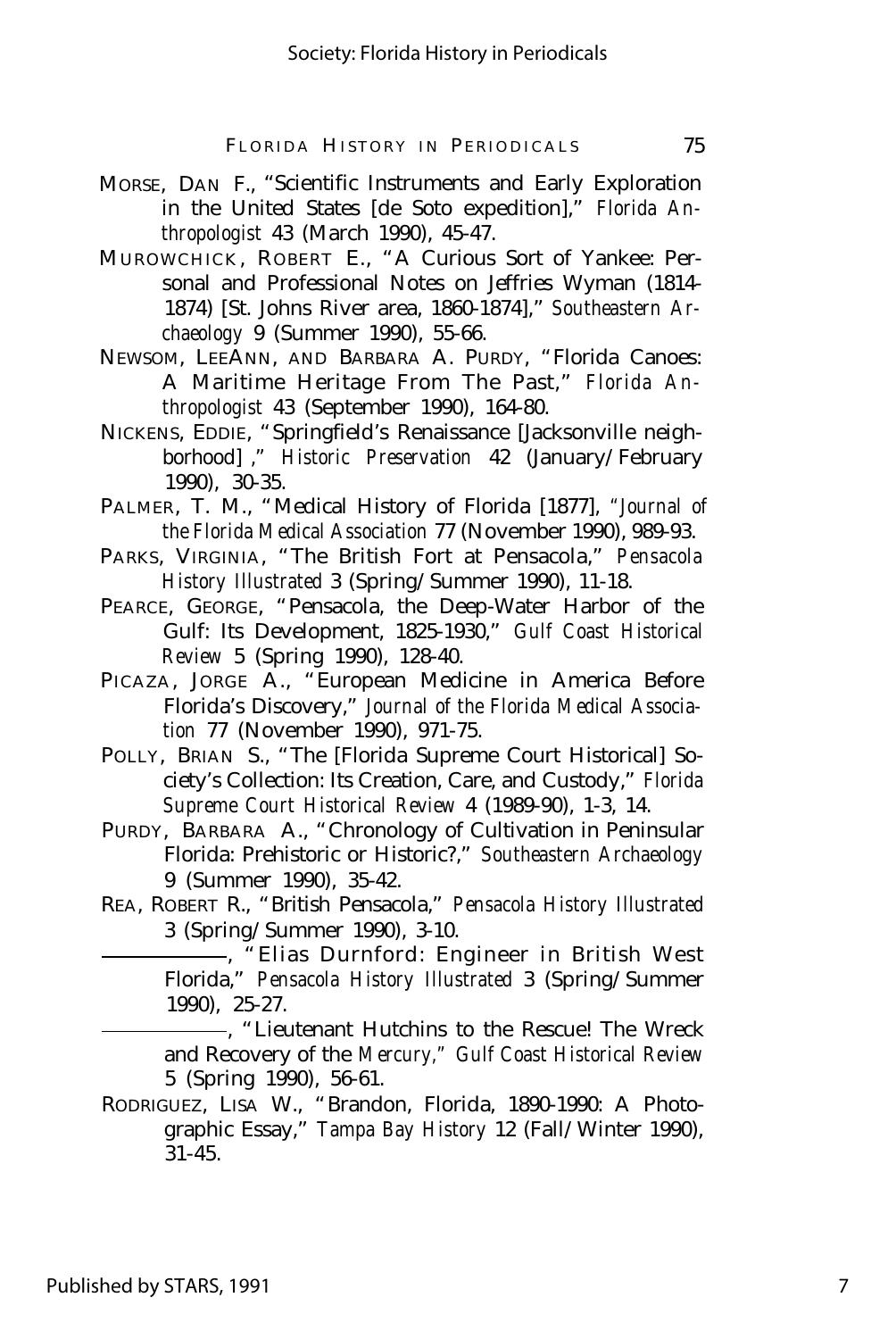- STE. CLAIRE, DANA, "The Archaic in East Florida: Archaeological Evidence for Early Coastal Adaptations," *Florida Anthropologist* 43 (September 1990), 189-97.
- SCHALEMAN, HARRY J., JR., AND DEWEY M. STOWERS, JR., "Gibsonton, Florida— Seasonal Retreat for the Carnival-Circus World," *Florida Geographer* 24 (October 1990), 12- 21.
- SCHMIDT, PAUL J., "Tampa Chartered First Blood Bank," *Sunland Tribune* 16 (November 1990), 54-60.
- SMILEY, NIXON, "Pioneering in Suburbia: Part 1 [Dade County]," *Tequesta* 50 (1990), 5-38.
- SNYDER, ROBERT E., "Gulf Coast Gold: The Natural Sponge," *Gulf Coast Historical Review* 5 (Spring 1990), 141-51.
- SOMMERS, LAURIE KAY, "Caribbean Music in South Florida," *South Florida History Magazine* 3 (Summer 1990), 5-10.
- STONE, SPESSARD, "Profile of Sherod E. Roberts [state legislator, 1875]," *Polk County Historical Quarterly* 17 (December 1990), 6-7.
- STRAIGHT, WILLIAM M., "Medicine in Florida During the Second Spanish Period, 1783- 1821," *Journal of the Florida Medical Association* 77 (November 1990), 964-70.
- TESAR, LOUIS D., MARY Lou WATSON, AND TOM WATSON, "A Cache of Points From Bay County, Florida," *Florida Anthropologist* 43 (March 1990), 63-70.
- TIGNOR, LISA, "La Colonia Latina: The Response of Tampa's Immigrant Community to the Spanish Civil War," *Tampa Bay History* 12 (Spring/Summer 1990), 19-28.
- VICKERS, ELIZABETH D., "Disease: The Unconquerable Foe in British West Florida," *Pensacola History Illustrated* 3 (Spring/Summer 1990), 29-32.
- WALDRON, BETTY, "Local Planning for Economic Development: Florida's Growth Management Act in Practice," *Florida Geographer* 24 (October 1990), 22-33.
- WARD, FRED, "Florida's Coral Reefs Are Imperiled," *National Geographic* 178 (July 1990), 115-32.
- WARE, LYNN WILLOUGHBY, "Cotton Money: Antebellum Currency Conditions in the Apalachicola/Chattahoochee River Valley," *Georgia Historical Quarterly* 74 (Summer 1990), 215-33.
- WETHERINGTON, R. WADE, "The *Florida Peninsular's* [Tampa newspaper] View of Slavery," Tampa *Bay History* 12 (Fall/ Winter 1990), 46-71.